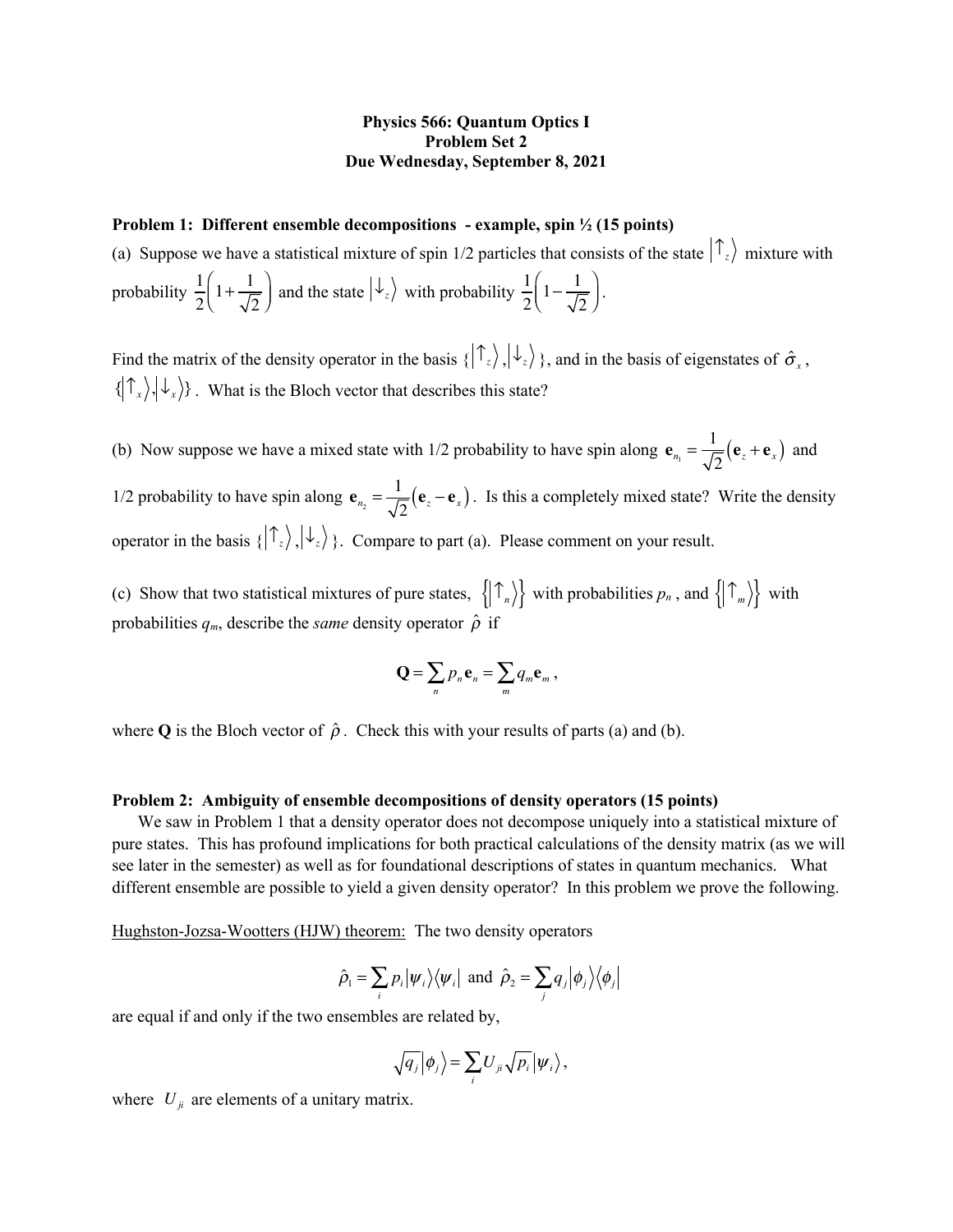- (a) Assume the relation between the ensembles is true. Prove that  $\hat{\rho}_1 = \hat{\rho}_2$ .
- (b) Assume  $\hat{\rho}_1 = \hat{\rho}_2 \equiv \hat{\rho}$ . Show  $\sqrt{q_j} |\phi_j\rangle = \sum U_{ji} \sqrt{p_i} |\psi_i\rangle$ . *i*

(Hint: Show first that  $\sqrt{p_i}|\psi_i\rangle = \sum M_{i\alpha} |\lambda_{\alpha}| e_{\alpha}$ ), where  $\lambda_{\alpha}$  are the eigenvalues of  $\hat{\rho}$  and  $|e_{\alpha}\rangle$  its orthonormal eigenvectors and  $M_{j\alpha}$  are elements of a unitary matrix. The same thus holds for  $\sqrt{q_j} |\phi_j\rangle$ . The proof will follow).  $\overline{p_i}|\psi_i\rangle = \sum_{\alpha} M_{i\alpha} \sqrt{\lambda_{\alpha}} |e_{\alpha}\rangle$ , where  $\lambda_{\alpha}$  are the eigenvalues of  $\hat{\rho}$  and  $|e_{\alpha}\rangle$ 

Historical note: "The theorem was originally proven by Schrödinger in 1936. He commented that this theorem was one 'for which I claim no priority but the permission of deducing it in the following section, for it is certainly not well known.' His comment was amusingly prescient: The theorem was rediscovered by Jaynes in 1957 (whose work was extended by Hadjisavvas (1981)), rediscovered by Hughston, Jozsa, and Wootters (HJW) in 1993 (this last an expansion of a 1989 partial rediscovery by Gisin); in 1999, Mermin simplified a portion of HJW's proof - and it would appear none of these were aware of Schrödinger's work. Furthering the irony, Mermin commented that this is 'a pertinent theorem which deserves to be more widely known.'"

## **Problem 3: Qubits encoded in photon polarization (25 points)**

The two orthogonal polarization states of a photon define a qubit. Let us define the standard basis

$$
\frac{\mathbf{e}_H + i\mathbf{e}_V}{\sqrt{2}}
$$
: right hand circular (positive helicity)  $\Rightarrow |\uparrow_z\rangle$   

$$
\frac{\mathbf{e}_H - i\mathbf{e}_V}{\sqrt{2}}
$$
: left hand circular (negative helicity)  $\Rightarrow |\downarrow_z\rangle$ 

where  $(e_H, e_V)$  are linear polarizations along some defined "horizontal" and "vertical" axes.

The Bloch sphere description of the polarization is known as the "Poincaré sphere," with each point on the surface representing a possible elliptical polarization. The three Cartesian coordinates of the Bloch vector are also known as the "Stokes parameters".

(a) To what polarization vectors do you associate  $(\uparrow_x), \downarrow_x$  and  $(\uparrow_y), \downarrow_y$ ? What is the nature of the polarization, linear, circular, elliptical, and along what direction if linear?

(b) Generalize: What is the polarization vector corresponding to an arbitrary state of the qubit,  $\ket{\uparrow}_n$ ?

(c) Sketch the Poincaré sphere, denoting the polarization states at the north and south pole, and at a few points along the equator as well as a few great circle a with constant latitude/longitude.

A wave plate is an optical element with birefringence, i.e., the index of refraction is in different along two orthogonal axes, "ordinary" and "extraordinary"  $m n_o, n_e$ . The result is that the phase shift imparted to the light depends on the polarization of the light with eigenvectors

$$
\mathbf{e}_o \Longrightarrow e^{i\frac{\theta}{c}n_oL}\mathbf{e}_o, \quad \mathbf{e}_e \Longrightarrow e^{i\frac{\theta}{c}n_eL}\mathbf{e}_e
$$